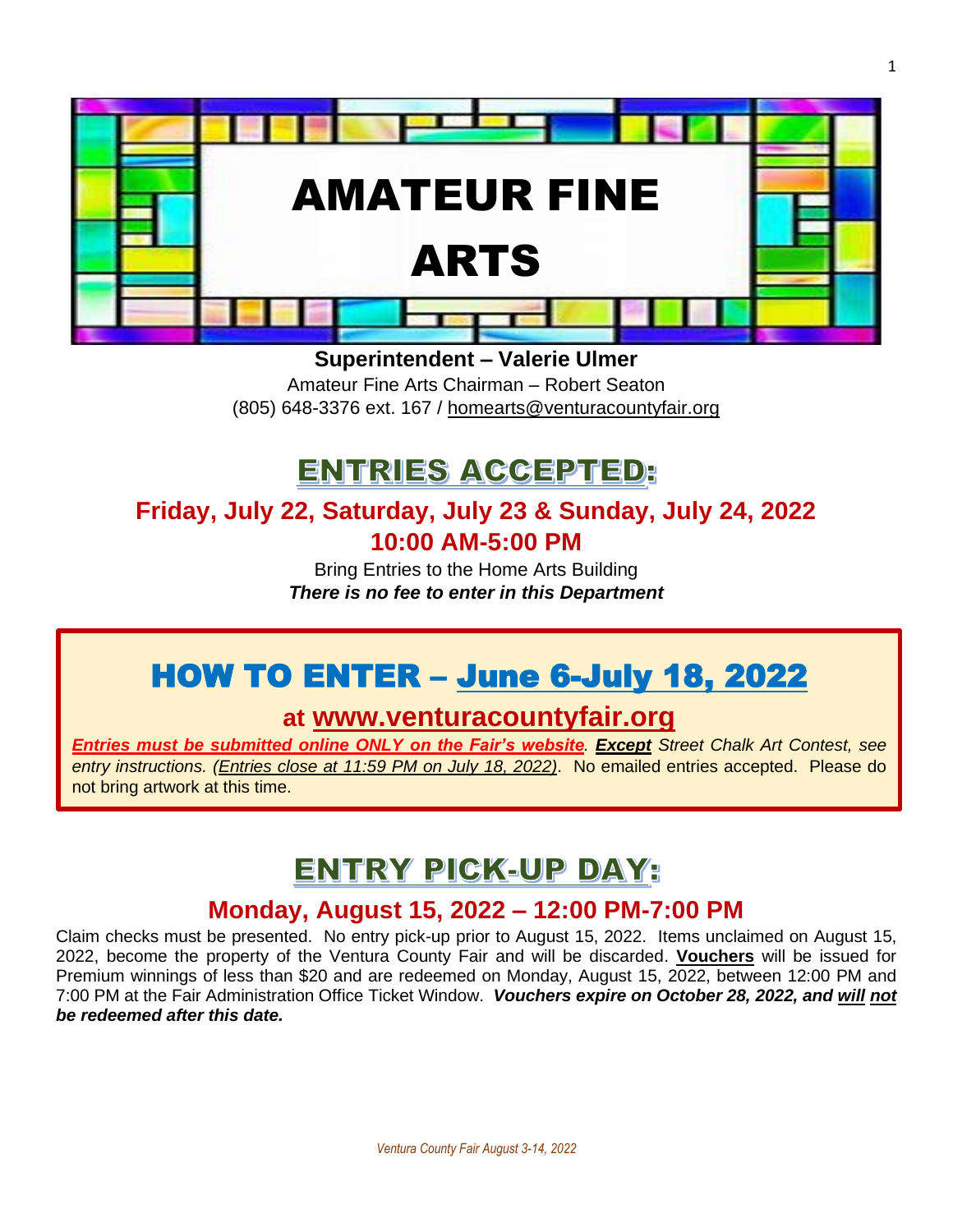### **DEPARTMENT RULES**

- 1. Exhibitor must not have entered in any Professional Arts Exhibit (for exhibit or sale). Exhibitor MUST NOT have their art listed *FOR SALE* on any social medium (i.e., websites, Facebook, etc.)
- 2. Exhibitors must be residents of Ventura County, Westlake Village or Hidden Hills only and be 18 years of age or older to enter.
- 3. All Exhibitors must be Amateurs. An Amateur is defined as a person who engages in an event or activity as a pastime rather than a profession.
- 4. Definitions: **Abstract** art that does not attempt to represent external reality, but seeks to achieve its effect using shapes, forms, colors, and textures. **Animals/Birds, Flowers/Trees, Structures** – are the focal point of the picture, not added to fill space. **Digital Art** – defined as the set of technologies used to create art completely within the computer. (No manipulated photographs will be accepted.) Please state the computer program used when entering. **Drawing** – the use of pencils, charcoal, etching or pens in creating a design. **Landscape** – natural scenery such as mountains, valleys, trees, rivers, and forests where the main subject is a wide view with its elements arranged into a coherent composition. **Mixed Media** – composed from a combination of two or more materials. **Sculpture** – may be made of metal, wood, paper, stone, clay, or combination of any. Sculptures must be able to stand alone or on a base. See Classes for size limits. Any sculpture deemed too large or unstable by Chairman may be refused. **Scene** – pictorial representation in any media of scenes or events from everyday life such as markets, domestic settings, interiors, parties, inn, and street scenes. **Still Life** - is depicting mostly inanimate subject matter, typically common place objects which may be either natural (food, flowers, plants, rocks, shells, etc.) or man-made (drinking glasses, books, vases, jewelry, coins, pipes, etc.).
- 5. Limit one (1) Entry per Class.
- 6. Pictures must be framed (overall size not to exceed 24" x 36", including frame, width of frame not to exceed 2") and ready for hanging. Equipped with eye screws and picture wire or professionally framed stapled wire is allowed. No other type hangers will be accepted.
- 7. Box canvasses may be hung without frames but must have finished edges, with eye screws and picture wire.
- 8. Entries must be original and completed by the Exhibitor within the past year prior to the opening day of Fair. *NO* Prints, original work only except for Division 202 Digital Art. Group Art Projects are not accepted.
- 9. Entries will be accepted in Classes for "All others" only when the item represents a substantial difference from entries for which separate Classes are offered.
- 10. Items entered at any previous Ventura County Fairs are not eligible for entry.
- 11. The decision of the Judge is final.
- 12. Exhibitors with 5 or more Entries, please come early if possible. Allow at least 30 minutes to enter.
- 13. We reserve the right to refuse or pull any Entry for subject or content.
- 14. Sweepstakes will be awarded to the Exhibitor scoring the highest total number of points as per the following point system: First Award - 5 points; Second Award – 3 points; Third Award – 1 point. Sweepstakes shall be awarded only when at least three separate Exhibitors have achieved a combine total of 30. To receive Sweepstakes Awards, an Exhibitor must have a minimum of 10 points. Sweepstakes will be announced as soon as paperwork is complete. *2019 First Place Sweepstakes winner is not eligible for any of the 2022 Sweepstakes Awards*.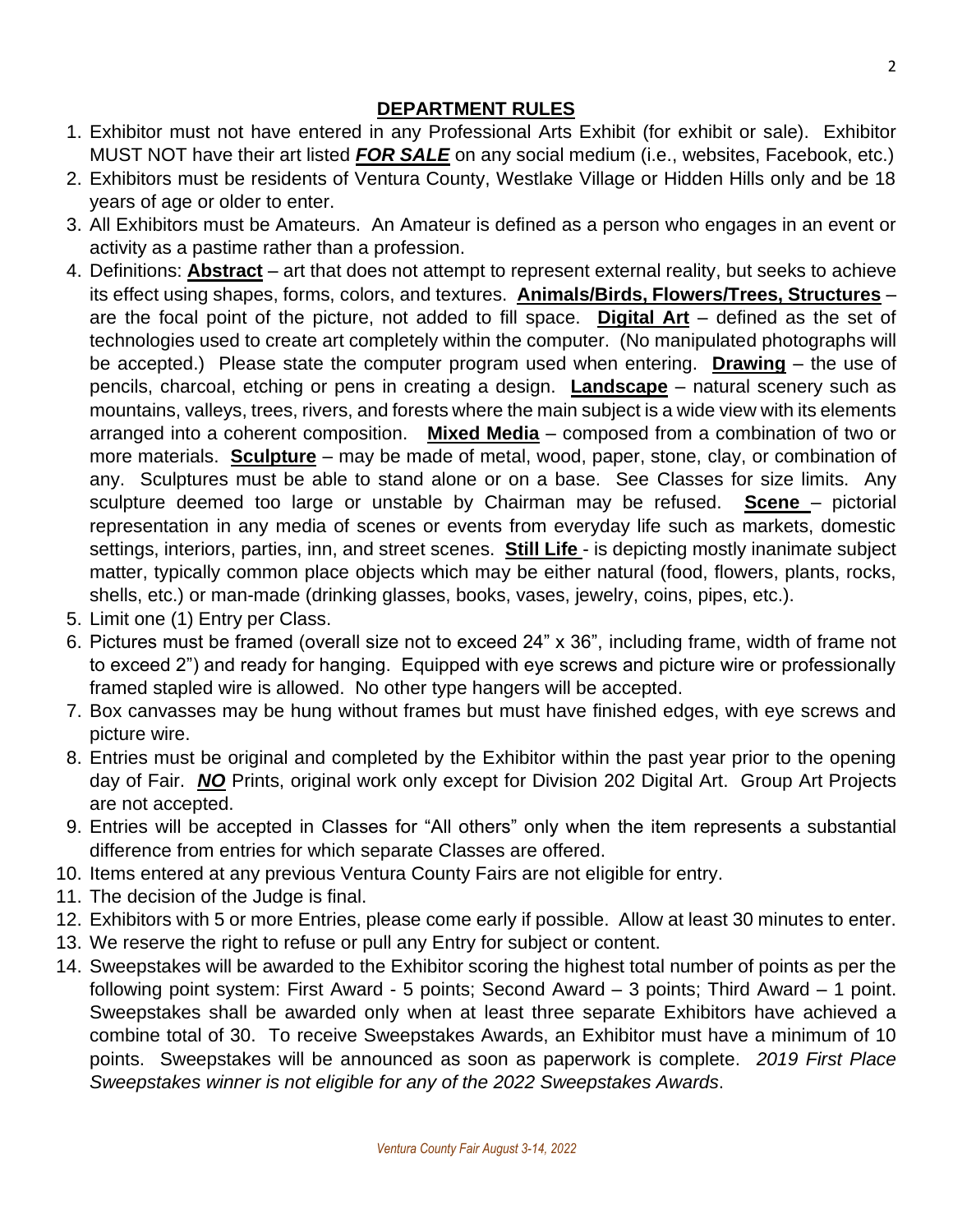#### **SPECIAL AWARDS OFFERED**

*Best of Show - \$50 – Rosette & Plaque Spotlight Award – Rosette & Plaque*

#### **Premiums Offered per Class**

1st 2nd 3rd \$15 \$10 \$5

**DIVISION 201 – ACRYLIC DIVISION 202 – DIGITAL ART DIVISION 203 – DRAWINGS, ANY MEDUM DIVISION 204 – MIXED MEDIA DIVISION 205 – OIL DIVISION 206 – PASTELS DIVISION 207 – WATERCOLOR**

#### Class

- 
- 
- 
- 
- 
- 
- 
- 
- 9. Still Life
- 1. Abstract 10. Structures
- 2. Animals 11. Transportation
- 3. Birds/Insects 12. Trees and/or Parts
- 4. Fair Theme 13. Waterscapes
- 5. Figure/Portrait 14. Whimsical/Cartoon/Fantasy
- 6. Flowers/Plants 15. Any kind of Series, not to exceed 14"x17" for 7. Landscapes each picture, including frame, max. of 3 pictures
- 8. Scene 16. All Others

#### **DIVISION 208 – CHINA PAINTING ON PORCELAIN**

*(Includes Lustre Painting)*

#### Class

- 
- 2. Birds/Insects 9. Mixed Media
- 3. Fair Theme 10. Portraits
- 4. Floral (no Roses) 11. Roses
- 
- 
- 
- 1. Animals/Fish 8. Landscape/Still Life
	-
	-
	-
- 5. Fruits/Vegetables 12. Set (2-6 pieces)
- 6. Holiday 13. All Other, China Painting
- 7. Jewelry, Any Item 14. All Other, Lustre Painting

#### **DIVISION 209 – POTTERY, HAND BUILT DIVISION 210 – POTTERY, WHEEL THROWN**